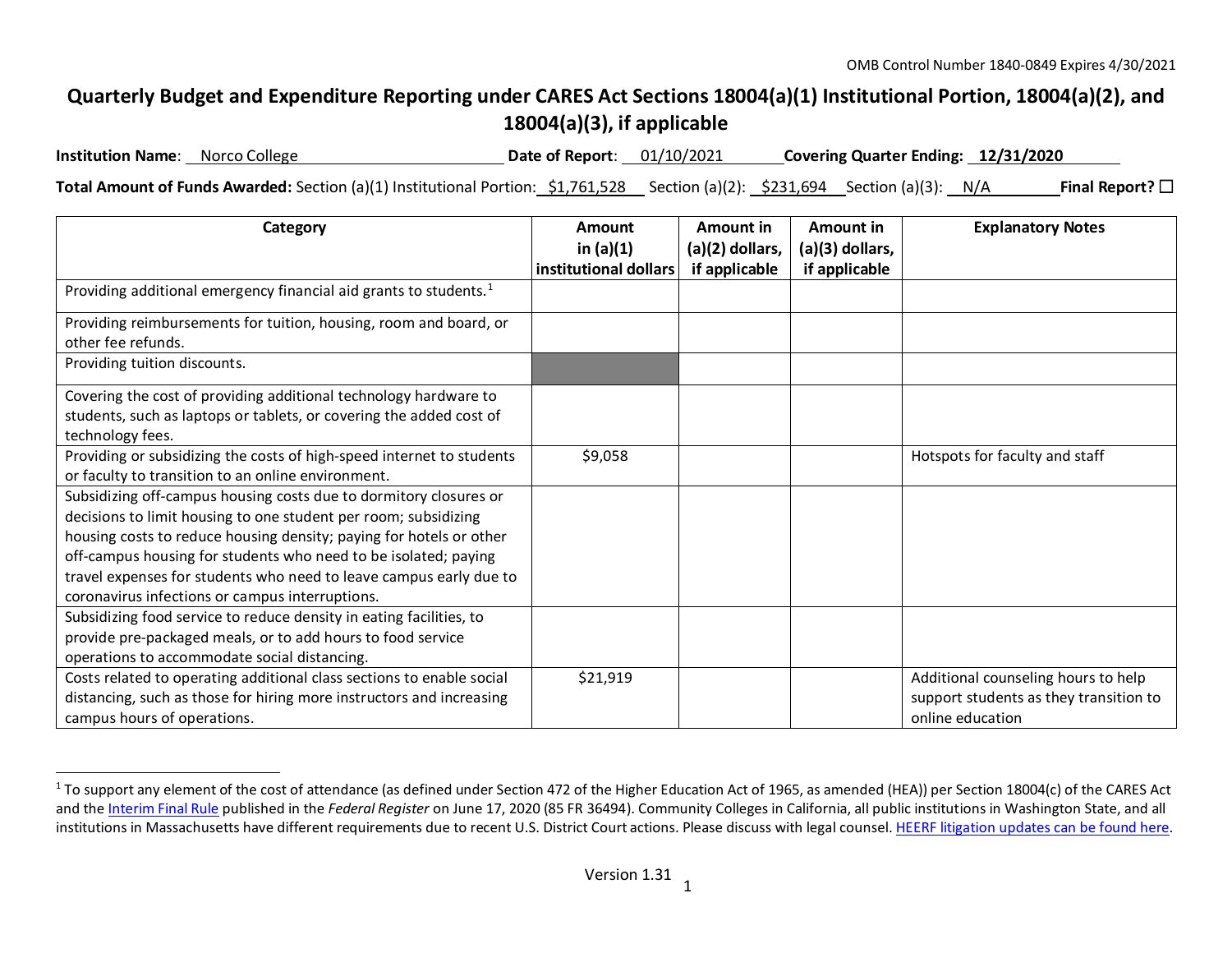<span id="page-1-2"></span><span id="page-1-1"></span><span id="page-1-0"></span>OMB Control Number 1840-0849 Expires 4/30/2021

| Category                                                                                                                                                                                                                                                                               | <b>Amount</b><br>in $(a)(1)$<br>institutional dollars | Amount in<br>$(a)(2)$ dollars,<br>if applicable | Amount in<br>$(a)(3)$ dollars,<br>if applicable | <b>Explanatory Notes</b>                                                                                                                                                                  |
|----------------------------------------------------------------------------------------------------------------------------------------------------------------------------------------------------------------------------------------------------------------------------------------|-------------------------------------------------------|-------------------------------------------------|-------------------------------------------------|-------------------------------------------------------------------------------------------------------------------------------------------------------------------------------------------|
| Campus safety and operations. <sup>2</sup>                                                                                                                                                                                                                                             | \$8,598                                               |                                                 |                                                 | Cleaning supplies, masks, and other<br>safety materials                                                                                                                                   |
| Purchasing, leasing, or renting additional instructional equipment<br>and supplies (such as laboratory equipment or computers) to reduce<br>the number of students sharing equipment or supplies during a<br>single class period and to provide time for disinfection between<br>uses. | \$2,488                                               |                                                 |                                                 | Microscopes, piano keyboards, other<br>instructional equipment/supplies                                                                                                                   |
| Replacing lost revenue due to reduced enrollment.                                                                                                                                                                                                                                      |                                                       |                                                 |                                                 |                                                                                                                                                                                           |
| Replacing lost revenue from non-tuition sources (i.e., cancelled<br>ancillary events; disruption of food service, dorms, childcare or other<br>facilities; cancellation of use of campus venues by other<br>organizations, lost parking revenue, etc.). <sup>3</sup>                   |                                                       |                                                 |                                                 |                                                                                                                                                                                           |
| Purchasing faculty and staff training in online instruction; or paying<br>additional funds to staff who are providing training in addition to<br>their regular job responsibilities.                                                                                                   | \$1,788                                               |                                                 |                                                 | Professional development and<br>mentoring for faculty as they<br>converted their on-ground classes to<br>online instruction                                                               |
| Purchasing, leasing, or renting additional equipment or software to<br>enable distance learning, or upgrading campus wi-fi access or<br>extending open networks to parking lots or public spaces, etc.                                                                                 |                                                       |                                                 |                                                 |                                                                                                                                                                                           |
| Other Uses of (a)(1) Institutional Portion funds. <sup>4</sup>                                                                                                                                                                                                                         | \$83,027                                              |                                                 |                                                 | Norco College is building an Outdoor<br>Study Space where students may<br>access campus WiFi and faculty may<br>lead classes in a safe, supportive<br>environment (\$73,099); other costs |

<sup>&</sup>lt;sup>2</sup> Including costs or expenses related to the disinfecting and cleaning of dorms and other campus facilities, purchases of personal protective equipment (PPE), purchases of cleaning supplies, adding personnel to increase the frequency of cleaning, the reconfiguration of facilities to promote social distancing, etc.

<sup>&</sup>lt;sup>3</sup> Including continuance of pay (salary and benefits) to workers who would otherwise support the work or activities of ancillary enterprises (e.g., bookstore workers, foodservice workers, venue staff, etc.).

<sup>&</sup>lt;sup>4</sup> Please post additional documentation as appropriate and briefly explain in the "Explanatory Notes" section. Please note that costs for Section 18004(a)(1) Institutional Portion funds may only be used "to cover any costs associated with significant changes to the delivery of instruction due to the coronavirus, so long as such costs do not include payment to contractors for the provision of pre-enrollment recruitment activities; endowments; or capital outlays associated with facilities related to athletics, sectarian instruction, or religious worship."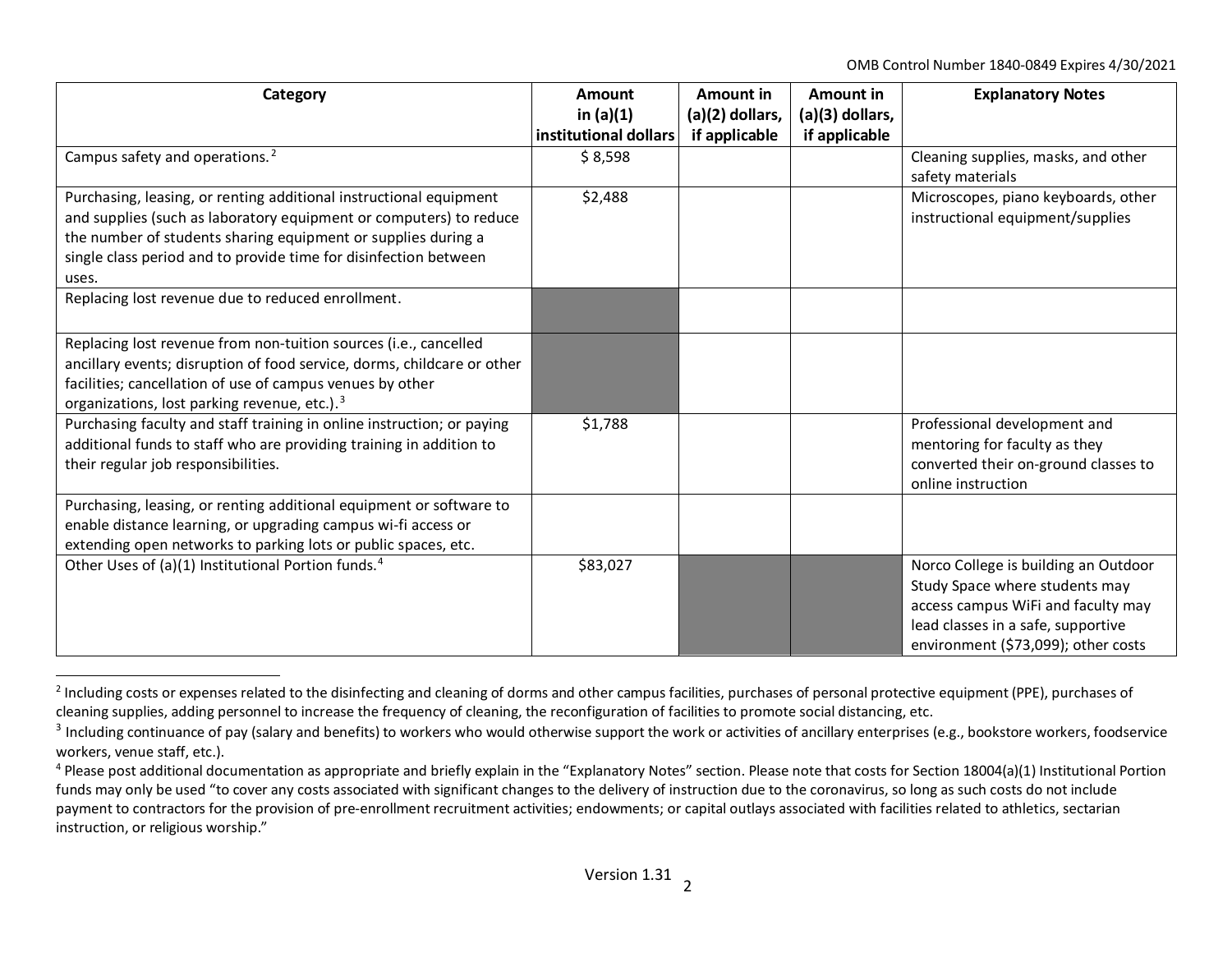<span id="page-2-0"></span>OMB Control Number 1840-0849 Expires 4/30/2021

| Category                                                          | Amount<br>in $(a)(1)$<br>institutional dollars | Amount in<br>$(a)(2)$ dollars,<br>if applicable | Amount in<br>$(a)(3)$ dollars,<br>if applicable | <b>Explanatory Notes</b>                                                                                                     |
|-------------------------------------------------------------------|------------------------------------------------|-------------------------------------------------|-------------------------------------------------|------------------------------------------------------------------------------------------------------------------------------|
|                                                                   |                                                |                                                 |                                                 | include tutoring support and<br>mentoring assistance to help students<br>with the transition to online learning<br>(59, 928) |
| Other Uses of (a)(2) or (a)(3) funds, if applicable. <sup>5</sup> |                                                |                                                 |                                                 |                                                                                                                              |
| <b>Quarterly Expenditures for each Program</b>                    | \$126,878                                      | -0-                                             | N/A                                             |                                                                                                                              |
| <b>Total of Quarterly Expenditures</b>                            | \$126,878                                      |                                                 |                                                 |                                                                                                                              |

## **Form Instructions**

*Completing the Form*: On each form, fill out the institution of higher education (IHE or institution) name, the date of the report, the appropriate quarter the report covers (September 30, December 31, March 31, June 30), the total amount of funds awarded by the Department (including reserve funds if awarded), and check the box if the report is a "final report." In the chart, an institution must specify the amount of expended CARES Act funds for each funding category: Sections 18004(a)(1) Institutional Portion, 18004(a)(2), and 18004(a)(3), if applicable. Section 18004(a)(2) funds includes CFDAs 84.425J (Historically Black Colleges and Universities (HBCUs)), 84.425K (Tribally Controlled Colleges and Universities (TCCUs)), 84.425L (Minority Serving Institutions (MSIs)), 84.425M (Strengthening Institutions Program (SIP)); Section 18004(a)(3) funds are for CFDA 84.425N (Fund for the Improvement of Postsecondary Education (FIPSE) Formula Grant). Each category is deliberately broad and may not capture specific grant program requirements. Explanatory footnotes help clarify certain reporting categories. While some items in the chart are blocked out, please note that the blocking of such items is consistent with Department guidance and FAQs and is not definitive. Provide brief explanatory notes for how funds were expended, including the title and brief description of each project or activity in which funds were expended. Do not include personally identifiable information (PII). Calculate the amount of the Section 18004(a)(1) Institutional Portion (referred to as "(a)(1) institutional" in the chart), Section 18004(a)(2) (referred to as "(a)(2)" in the chart), and Section 18004(a)(3) (referred to as "(a)(3)" in the chart) funds in the "Quarterly Expenditures for each Program" row, and the grand total of all three in the "Total of Quarterly Expenditures" row. Round expenditures to the nearest dollar.

*Posting the Form*: This form must be conspicuously posted on the institution's primary website on the same page the reports of the IHE's activities as to the emergency financial aid grants to students made with funds from the IHE's allocation under Section 18004(a)(1) of the CARES Act (Student Aid Portion) are posted. It may be posted in an HTML webpage format or as a link to a PDF. A new separate form must be posted covering each quarterly reporting period

<sup>&</sup>lt;sup>5</sup> Please post additional documentation as appropriate and briefly explain in the "Explanatory Notes" section. Please note that costs for Sections 18004(a)(2) and (a)(3) funds may only be used "to defray expenses, including lost revenue, reimbursement for expenses already incurred, technology costs associated with a transition to distance education, faculty and staff trainings, payroll incurred by institutions of higher education and for grants to students for any component of the student's cost of attendance (as defined under section 472 of the HEA), including food, housing, course materials, technology, health care, and child care."